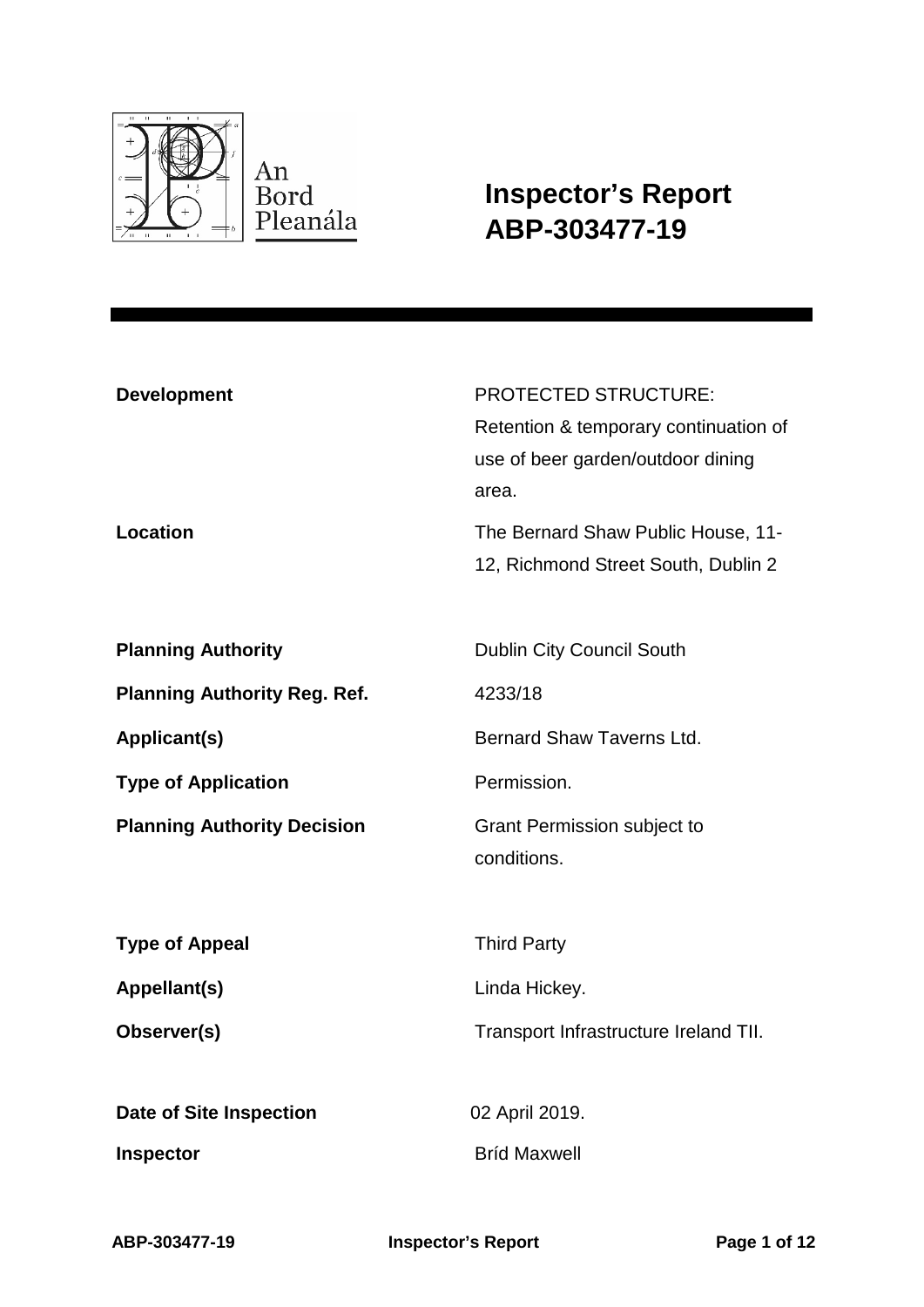# 1.0 **Site Location and Description**

- 1.1. The appeal site consists of a public house "The Bernard Shaw" located in the Portobello area of the South City Centre, Dublin. The premises are located on the east side of South Richmond Street approximately 95m south of its junction with Harcourt Road and Harrington Street and 175m north of the Grand Canal. The area is mixed use in character including commercial and residential properties with significant areas of redevelopment. The vibrancy of the area is somewhat diminished by the presence of several derelict sites and vacant buildings as well as ongoing construction projects. To the west of the site on South Richmond Street is mainly characterised by red brick Victorian terraces of two and three storey buildings which are mainly in commercial use or vacant. To the east and rear of the site is a significant urban block extending from Charlemont Street / Charlemont Mall, Richmond Street South, Tom Kelly Road and Harcourt Street currently under redevelopment as a mixed-use urban regeneration project including new street, residential units, retail, office, restaurant, multiplex cinema, community sports centre and childcare facility. (PL29S238212 PL29S240620 refer.)
- 1.2. The Bernard Shaw public house (11-12 Richmond Street South) is a protected structure dating from 1895. The site also includes an existing open yard to the rear and part of derelict lands of 13 and 14 Richmond Street South. Adjoining to the north of the site is the connected temporary food market *"Eatyard"* which operates short food festivals and events.
- 1.3. The site is irregular in shape extending to connected sections to the rear comprising smoking area, beer garden and open-air dining area. The smoking area is covered by awnings and an area between the awnings and the Big Blue Bus pizza kitchen and dining area 43sq.m (a modified double decker bus) is open air.
- 1.4. The Bernard Shaw operates as a public house and café, with music events DJs and live bands Thursday – Sunday. Website<http://thebernardshaw.com/> advertises operational opening hours as follows:

Bar: Mon-Sub 12pm – Close

Café: Mon-Sat 10:00-16:00

Big Blue Bus Pizza; Mon-Wed 16:00-23:00 Thurs -Sub 12:00-close.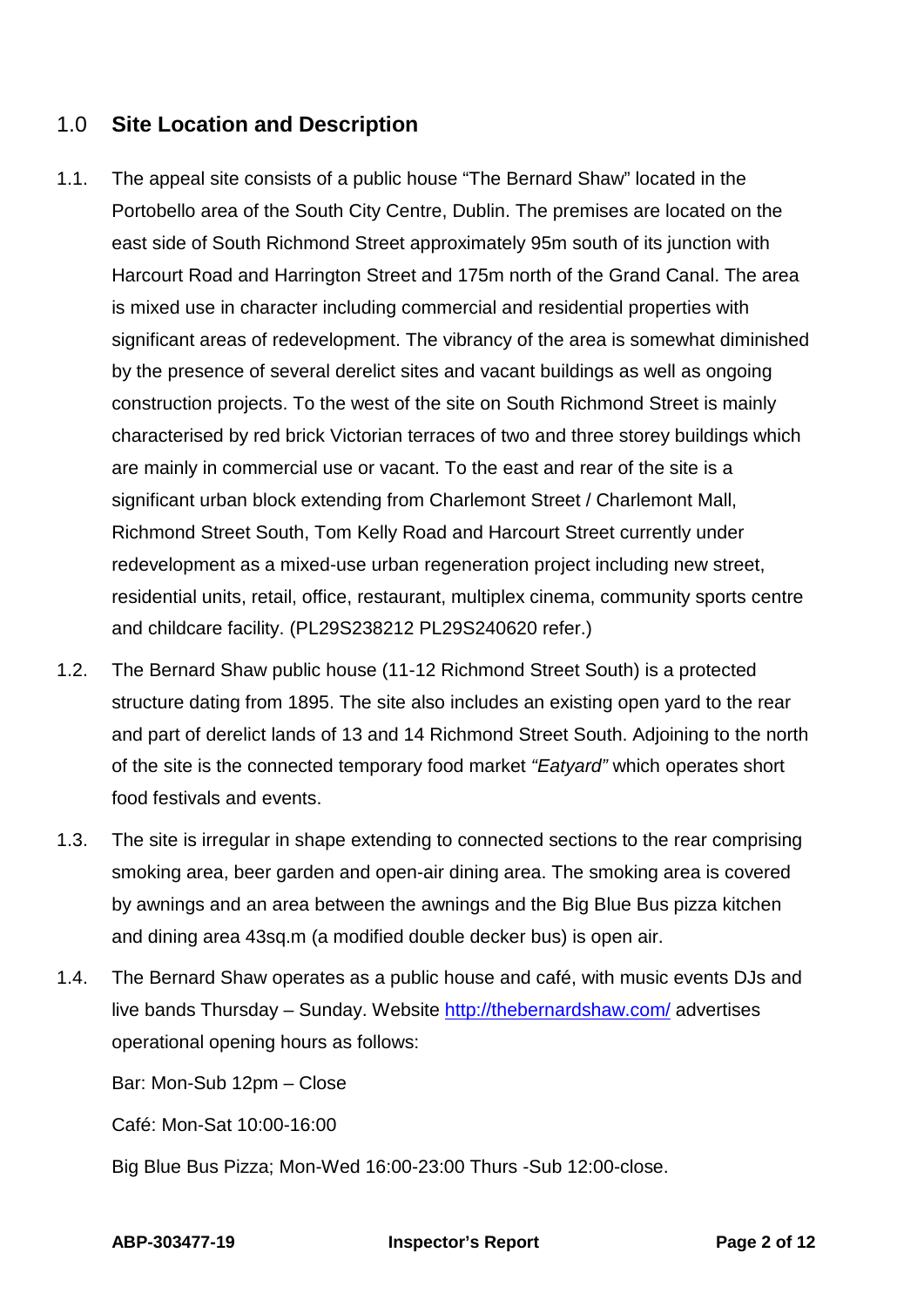# 2.0 **Proposed Development**

- 2.1. The proposal does not involve any works rather involves the temporary continuation of use for a period of 3 years of the semi-covered smoking area and beer garden / outdoor dining area previously permitted under Reg Ref 4332/08 and reg ref 3497/13 (ABP Ref PL29S242944 and "The Big Blue Bus" pizza kitchen and dining area of 43 sq.m (as previously permitted by Ref Ref 3334/12 (ABP. PL29S242235) and Reg Ref 2207/14).
- 2.2. Application details indicate that it is with an eye on continued utilisation of derelict lands that The Bernard Shaw wishes to maintain its operation of a beer garden and open dining area. This forward looking perspective accepts the impermanence of the use with an eye to potential redevelopment of the site and adjoining property holdings.

# 3.0 **Planning Authority Decision**

## 3.1. **Decision**

- 3.1.1 By order dated 13<sup>th</sup> December 2018 Dublin City Council notified of decision to grant permission and retention permission subject to 4 conditions which included the following:
	- Condition 2. Restriction permission to a period of 3 years.
	- Condition 3. Terms and conditions of permission for the original development Reg Ref 3334/12 (PL29S242235), Reg Ref 2227/14, Reg Ref 3848/10 and Reg Ref 3497/13 shall be fully complied with.
	- Condition 4. Compliance with Greater Dublin Regional Code of Practice for Drainage Works Version 6.0.

#### 3.2. **Planning Authority Reports**

3.2.1. Planning Reports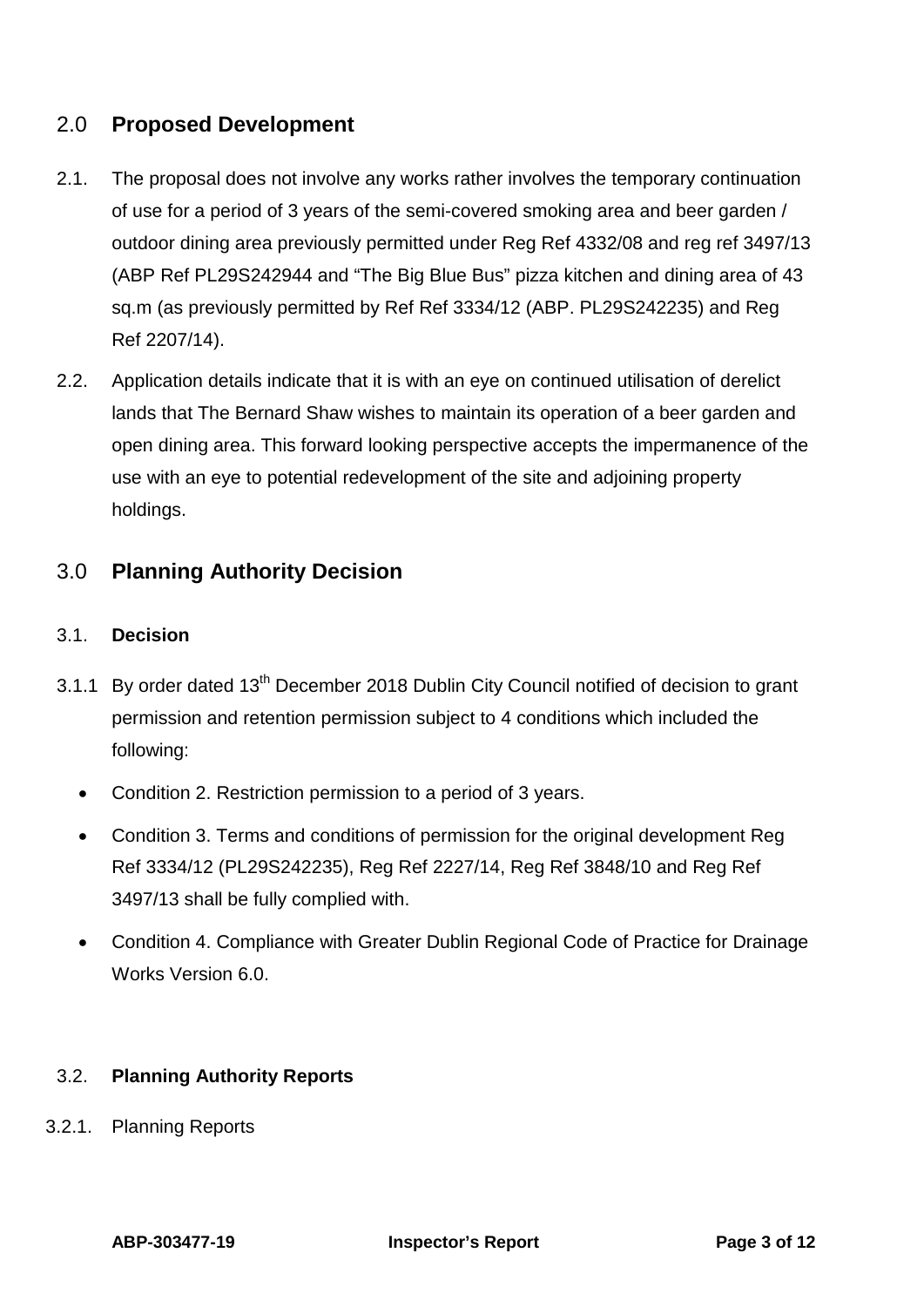Planner's report concludes that given the site's location in a dense urban environment the continuation of the temporary use is acceptable and recommends permission subject to conditions. In relation to third party submissions it is asserted that contact with Environmental Health Office confirmed no recent complaints and while Enforcement Officer advised of "queries with regard to noise" and ongoing monitoring and noise conditions recommended.

#### 3.2.2. Other Technical Reports

Conservation Officer's report notes no additional impact on built fabric.

Engineering Department – drainage division indicates no objection subject to compliance with the Greater Dublin Regional Code of Practice for Drainage Works and compliance with previous conditions relating to surface water management.

## 3.3. **Prescribed Bodies**

Transport Infrastructure Ireland notes location within area for S49 Supplementary Development Contribution Scheme – Luas Cross City. St Stephen's Green to Broombridge Line.

## 3.4. **Third Party Observations**

A number of submissions from local residents (Lennox Street) object on common grounds including

- − Failure to provide acoustic barriers as required by previous permission. Operation during summer months as an open-air live music venue results in significant detrimental impact on residential amenity.
- − Protected structure status of residential properties in the vicinity prevents installation of double glazing to mitigate noise pollution.
- − Public order issues.
- − Cumulative impact of public houses / restaurants in the area.
- − Acoustic tests required.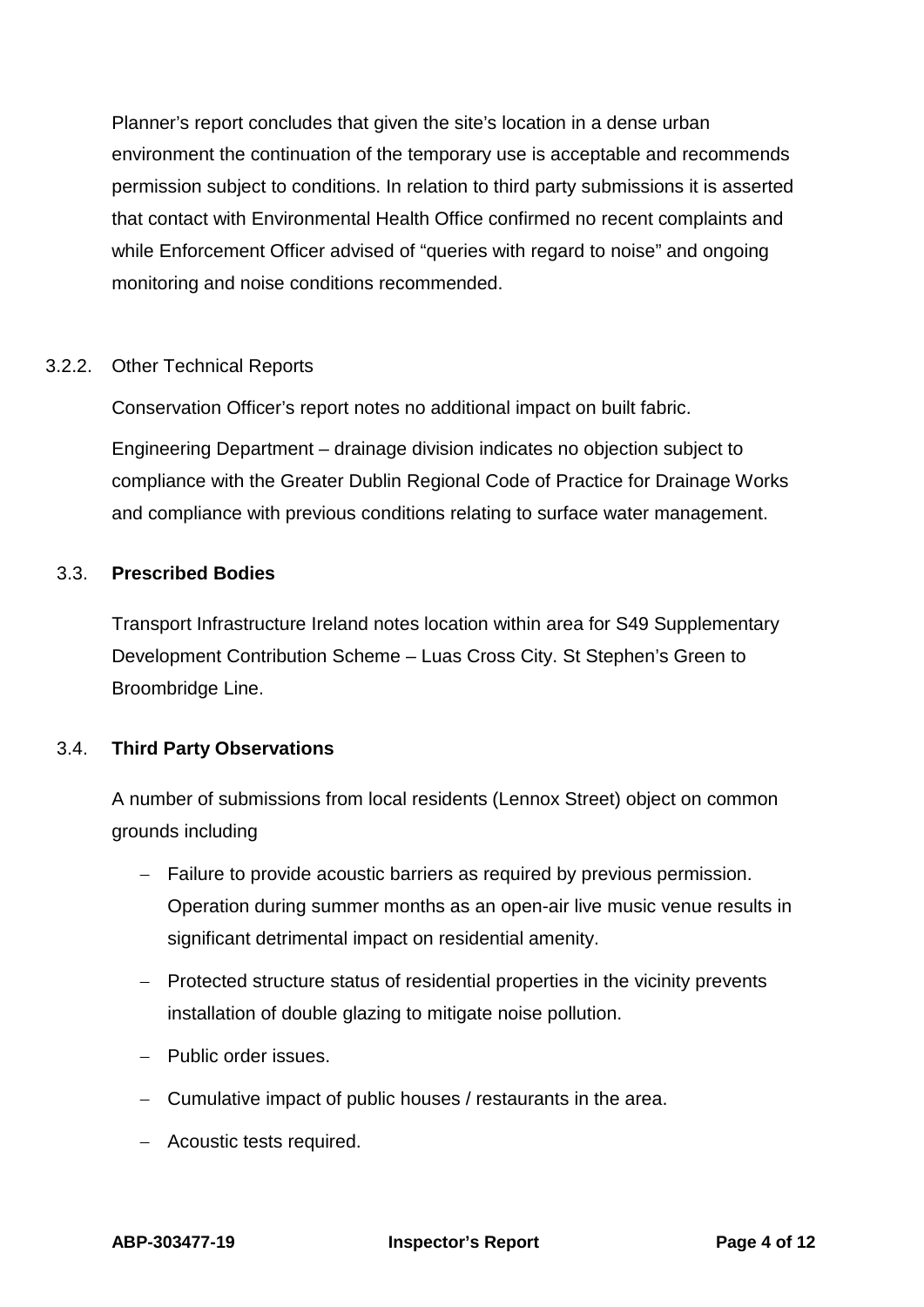# 4.0 **Planning History**

## **4.1 There is an extensive planning history on the site which including:**

**2207/14** Continuation of use of the Big Blue Bus as previously permitted under Reg Ref 3334/12 (ABP PL29S242235) for a temporary period of 3 no years. Permission granted in 2014 to end  $20<sup>th</sup>$  May 2017.

**PL29S242944 3497/13** 11/12 & 13/14 Richmond Street South.

Continuation of use of the smoking area (permitted under 4332/08) replacement of the existing canopy over the smoking area; continuation of use of the beer garden and outdoor dining area for a temporary period of 5 years and erection of a 9 m high acoustic screen wall and two noise barriers (6 m high and 2,5n high to partially enclose the beer garden / outdoor dining area; soft landscaping and all associated site development works. First party appeal in respect of development contribution.

**ED 514/12** Enforcement file in relation to expired temporary permission.

**PL29S242235 3334/12.** 11/12 13/14 Richmond Street South Board granted permission for a temporary period expiring on 21<sup>st</sup> April 2014 for Retention of 'The Big Blue Bus' double decker bus used as a pizza kitchen and dining area and permission for construction of an acoustic screen wall 9m high and 12 m wide and 1.2m deep consisting of scaffolding and painted plywood sheeting designed and laid out in an artistic abstract composition in the approved beer garden and outdoor dining area.

**PL29S238352 3848/10** 13&14 Richmond Street South. Temporary 3-year permission granted for change of use of open yard and part derelict lands to use as a beer garden and open dining area with access to the Bernard Shaw public house. First party appeal to the Board related to financial contributions and duration of temporary permission condition. Permission Expired 10 April 2014.

**4332/08** Retention permission for single storey 55 sq.m smoking enclosure to side of Bernard Shaw public house, protected structures, Granted for a period of 3 years. Expired 2011.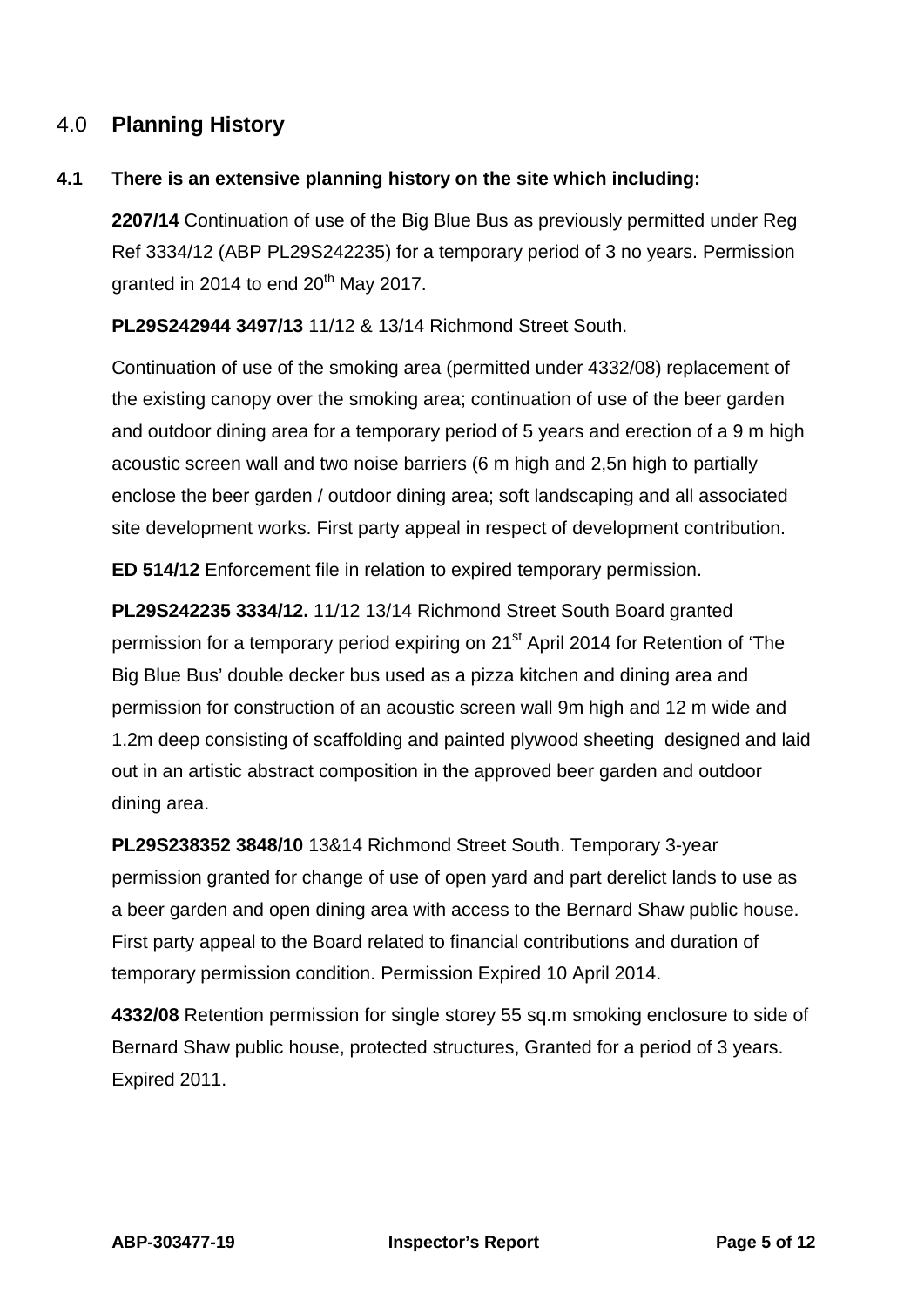**2684/10** 13, 14 & 16 Richmond Street South. Application for change of use from residential/commercial/mixed use to new use to allow parking and storage of motor vehicles for a temporary period of 5 years. Refused 2010.

# 5.0 **Policy and Context**

## 5.1. **Development Plan**

- The Dublin City Development Plan 2016-2022 is the statutory plan for the area.
- The site is zoned Z10 "*inner suburban and inner city sustainable mixed uses*"
- The objective is "*To consolidate and facilitate the development of inner city and inner suburban sites for mixed uses, with residential the predominant use in suburban locations, and office/retail residential the predominant uses in inner city areas."*

I note that public house is not a use that is either permissible or open for consideration in Z10 zone. Restaurant is a permissible use.

- Section 6.5.4 refers to Regeneration / Vacant Land / Active Land Management. It is stated that "*The City Council will look positively on appropriate temporary uses as interim solutions for vacant land and properties."*
- Policy CEE 16(v) seeks "*To promote and facilitate the use, including the temporary use of vacant commercial space and vacant sites, for a wide range of enterprise including cultural uses, and which would comply with the proper planning and sustainable development of the area and the provisions of the development plan."*
- 16.29 Restaurants

"The positive contribution of café and restaurant uses and the clusters of such uses to the vitality of the city is recognised.

In considering applications for restaurants, the following will be taken into consideration:

- − The effect of noise, general disturbance, hours of operation and fumes on the amenities of nearby residents
- − Traffic considerations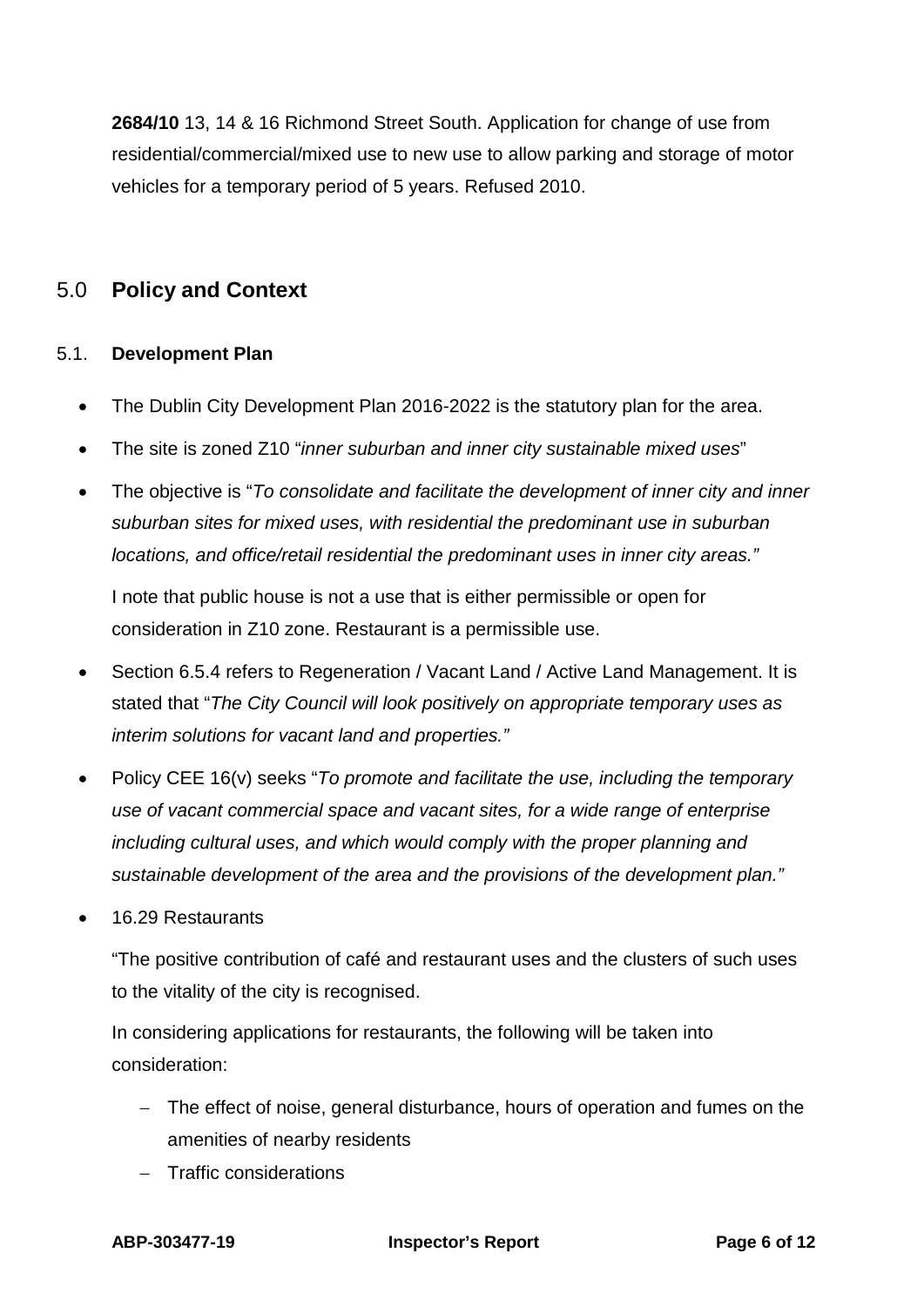- − Waste storage facilities
- − The number/frequency of restaurants and other retail services in the area (where a proposal relates to a Category 1 or 2 shopping street as defined in, 'City Centre Retail Core, Principal Shopping Streets' in Chapter 7 and Appendix 3).
- − The need to safeguard the vitality and viability of shopping areas in the city and to maintain a suitable mix of retail uses.

## • **16.32 Night Clubs/Licensed Premises/Casinos/Private Members' Clubs**

"In recognition of the importance of Dublin as a thriving and multi-dimensional capital city, there is a need to facilitate the concept of the 24-hour city, particularly in the city centre and other key district centres. Dublin City Council will encourage entertainment/cultural/music uses which help create an exciting city for residents and tourists alike, and which are capable of attracting people in cutting edge industries such as digital media. There is a need to strike an appropriate balance between the role of these entertainment uses in the economy of the city and the following:

- − To maintain high-quality retail functions on the primary city centre streets and
- − ensure a balanced mix of uses
- − To protect the amenities of residents from an over-concentration of late night
- − venues.
- − Noise emanating from and at the boundaries of these establishments are issues which will need to be addressed in planning applications for such establishments. Noise insulation and reduction measures, especially relating to any mechanical ventilation or air-conditioning, will be required to be submitted with any such planning application.
- − The development of 'superpubs' will be discouraged and the concentration of pubs will be restricted in certain areas of the city where there is a danger of overconcentration of these to the detriment of other uses.
- − In cases where new uses, including uses such as casinos and private members' clubs, extensions to the existing use or variation in opening hours of a public house are proposed, the onus is on the applicant to demonstrate that such proposed development will not be detrimental to the residential, environmental quality or the established character and function of the area.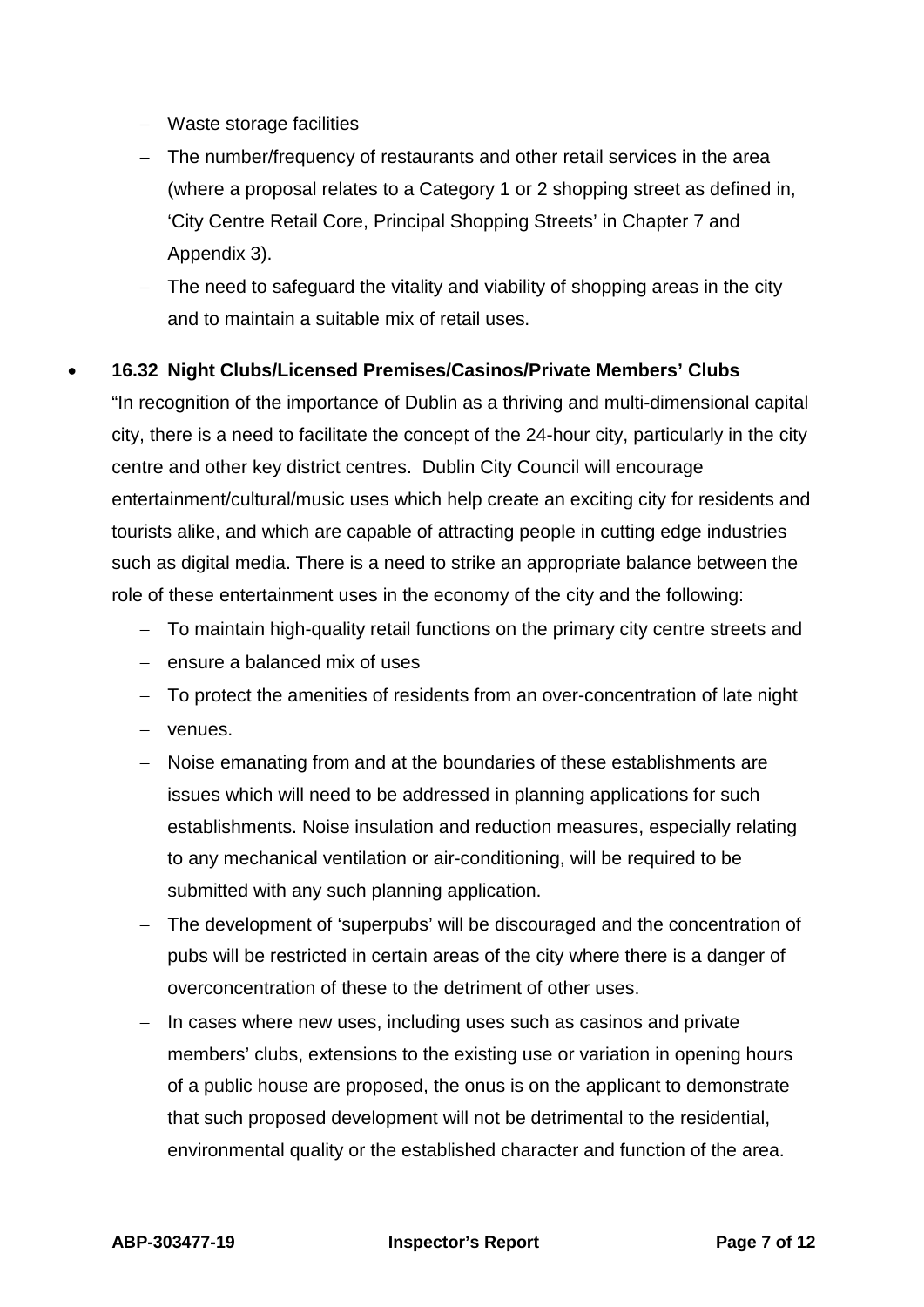Matters that shall be taken into account by the planning authority in assessing planning proposals for these uses and extensions to such uses include, but are not limited to the following:

- − The amenity of neighbouring residents and occupiers
- − Hours of operation
- − Traffic management
- − Shop frontage treatment and impact on streetscape
- − Proposed signage.

#### 5.2. **Natural Heritage Designations**

**None** 

# 6.0 **The Appeal**

#### 6.1. **Grounds of Appeal**

The appeal is submitted by nearby resident Linda Hickey, 8 Lennox Street. Grounds of appeal are summarised as follows:

- Previous conditions regarding noise abatement related to residences to the rear of the site and do not address noise nuisance to Lennox Street. Applicant has not complied with these previous specifications.
- Dublin City Council failed to take appropriate account of third-party concerns.
- Environmental Health Office do not deal with noise complaints from patrons in outdoor smoking areas therefore reference to absence of such complaints within the planner's report irrelevant.
- Requirement for a specific plan for abatement to address the concerns of residents of Lennox Street. A decibel test should be carried out to ensure appropriate measures can be enforced.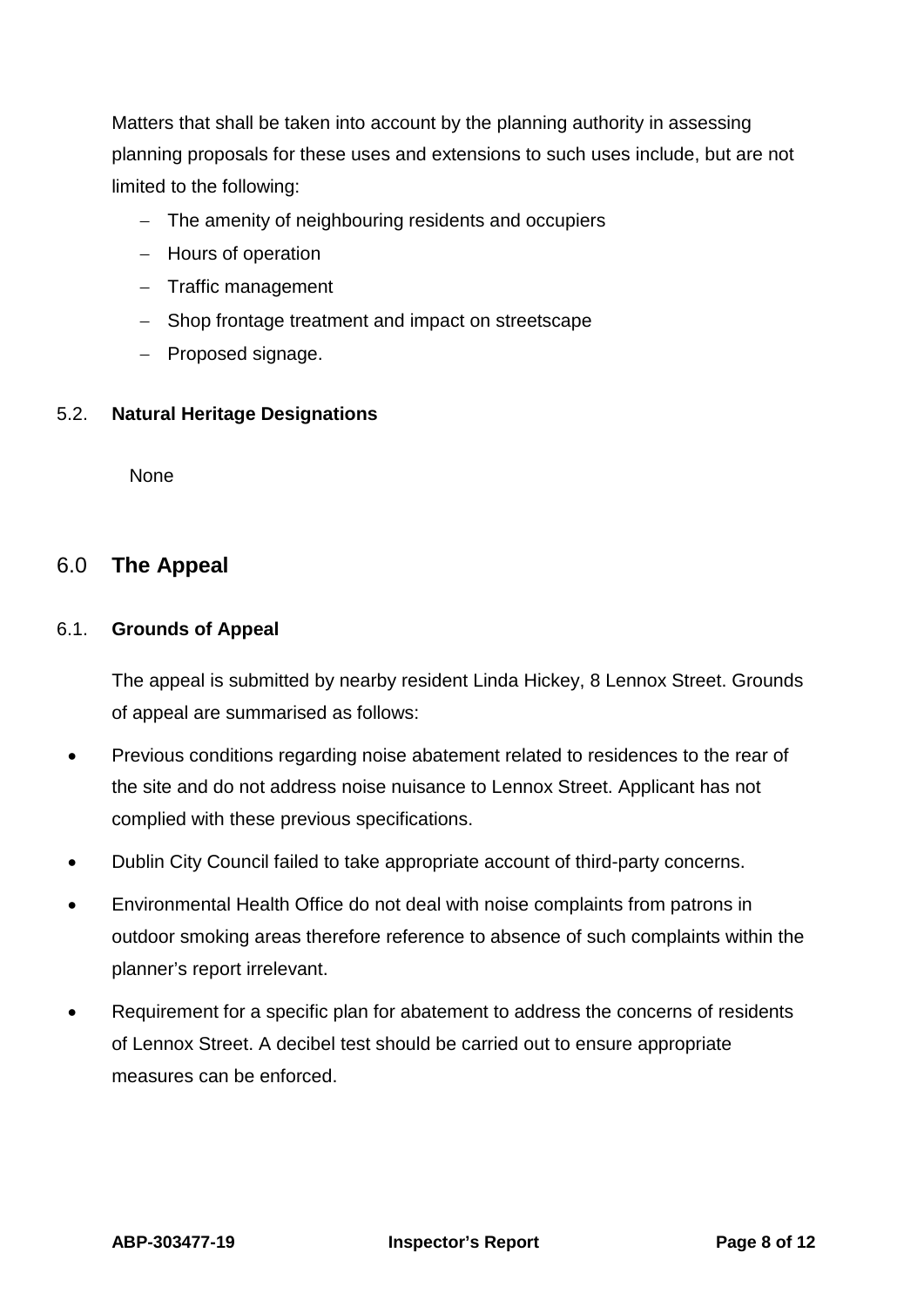#### 6.2. **Applicant Response**

The applicant did not respond to the grounds of appeal

#### 6.3. **Planning Authority Response**

The response of the Planning Authority asserts that the reasoning on which the Planning Authority's application is based is set out in the Planner's report.

#### 6.4. **Observations**

Submission from Transport Infrastructure Ireland notes location within area set out in Section 49 Luas Cross City (St Stephen's Green to Broombridge Line) Contribution Scheme.

# 7.0 **Assessment**

- 7.1. Having inspected the site and reviewed the documentation on file, I consider that the key issue raised within the appeal can be considered under the following broad headings:
	- Principle of Development
	- Impact on Residential Amenity. Noise
	- Appropriate Assessment Screening

#### **7.2 Principle of Development**

7.2.1 On the matter of the principle of development, I note that the initial temporary permission for smoking area was granted for a 3-year period in 2008 (4332/08) while temporary 3-year permission for change of use of open yard to use as beer garden and outdoor dining area was granted initially for a temporary 3-year period in 2011 (3828/10). Notably the zoning objective pertaining at that time was Z4 Mixed Services facilities where public house was a permissible use. As outlined above under the current zoning objective public house is neither permissible nor open for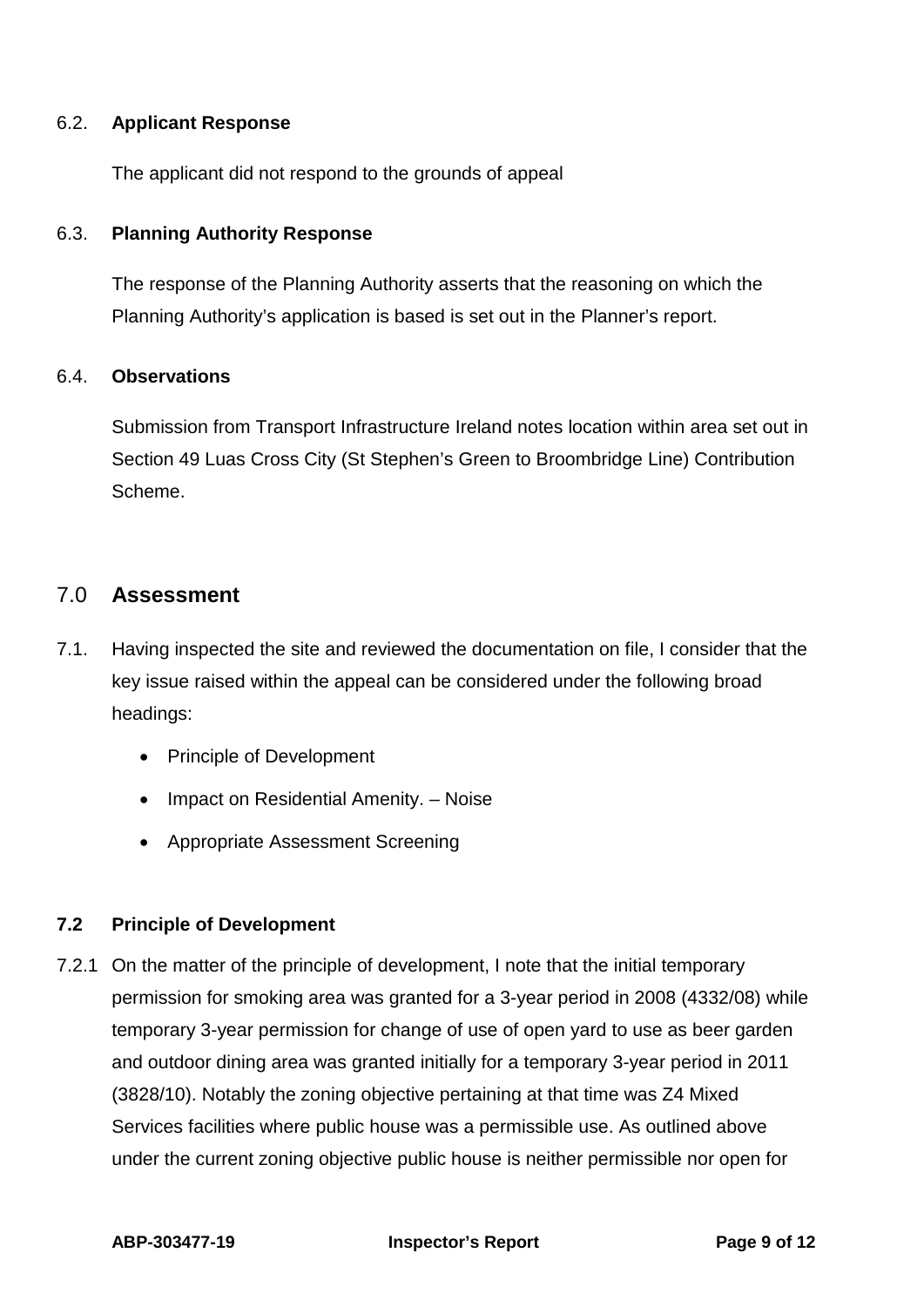consideration within the Z10 zoning. I note the comments of the Dublin City Council planning officer in assessment of 3848/10 regarding the appropriateness of a temporary permission in order to enable monitoring of the impact of the proposal on the amenities of properties in the vicinity and so as not to prejudice the redevelopment of the site and to secure a long-term sustainable use on site. A first party appeal of the decision 238352 related to conditions only – financial contribution and duration of temporary permission. I note the reporting inspector also reiterated noted the appropriateness of obtaining a sustainable use for the land in order to stem the continued vacant use prevailing at this location. Therefore, a temporary use that would not inhibit an appropriate long-term sustainable use for the site was recommended and within the Board's decision the duration of the permission was increased from 2 to 3 years.

- 7.2.2 The initial permission for beer garden use in 2011 has subsequently been extended in a somewhat piecemeal and haphazard fashion as outlined at Section 4 above. I note that concerns with regard to the policies and objectives to intensify use on these underutilised lands were reiterated in the report of the Planning Inspector in case PL242235 in 2013 (Retention of the big blue bus) and the issue of principle of use on the site was deemed acceptable subject to an assurance that the existing activities and permissions on site would not prejudice comprehensive redevelopment when circumstances permit.
- 7.2.3 It is apt to reflect on the significant time lapse between initial applications for the "temporary" uses on the site and numerous and piecemeal renewal permissions in the interim. The documentation provided on the current appeal file fails to provide any information with regard to the medium / long term plans and prospects for the site. I have some concerns with regard the apparent lack of any progress on this matter given the zoning objective Z10 which envisages a relatively intensive form of development and range of uses including a significant supply of housing and employment space. Notwithstanding these concerns, I note that the existing use on the site is clearly a vibrant enterprise with its own unique character within an area notable for the extent of dereliction. In light of the provisions within the development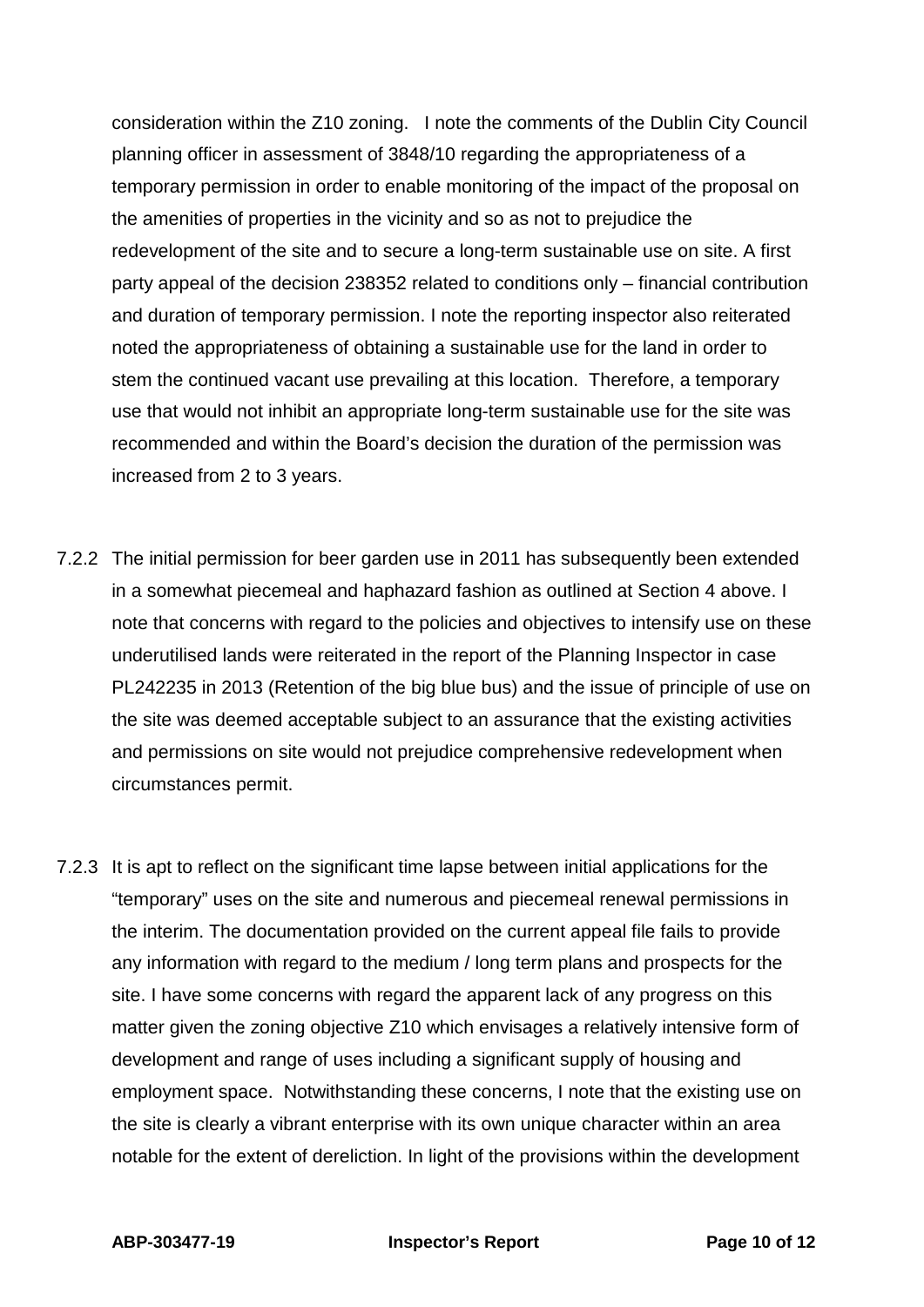plan regarding 'non-conforming use' and provision for temporary uses to promote active land management for vacant sites, I consider that the principle of development for a further limited period is acceptable. However, I would consider that efforts to secure a long-term sustainable use for the site should be intensified by the relevant parties.

#### **7.3 Impact no residential amenity – Noise**

- 7.3.1 The impact on residential amenity arising from noise is the key issue raised within the grounds of appeal and in submissions by local residents to the Planning Authority. I note an apparent change in the characteristics of noise emanating from the site whereby in submissions in respect of previous permissions (in particular 242235) the key concerns raised (by nearest noise sensitive location - residents to the east of the site) related to the chatter of people as opposed to music noise. Given the significant redevelopment of the land to the east such residential amenity impacts do not currently arise and third-party submissions are from residents of Lennox Street, however future occupation of redeveloped lands should be considered in the assessment of noise.
- 7.3.2 The third-party appellant and other third-party submissions to the local authority refer to amplified music noise nuisance arising on the site. Submissions also submit that the applicant failed to provide for noise mitigation as previously proposed. The first party provides no information with regard to noise levels arising and does not respond to the grounds of appeal which is somewhat disappointing given previous undertakings regarding sound insulation and noise attenuation. I further note that the planning report on file provides no information regarding monitoring of noise levels over time. I consider that in order to make a case for the continuation of the use on this site supporting evidence to include measurements of the noise environment by reference to existing and future residential layouts should be provided together with detailed noise mitigation measures as appropriate. The Development Plan clearly places the onus on the developer to demonstrate that the any proposed development will not be detrimental to the residential quality of the area. I